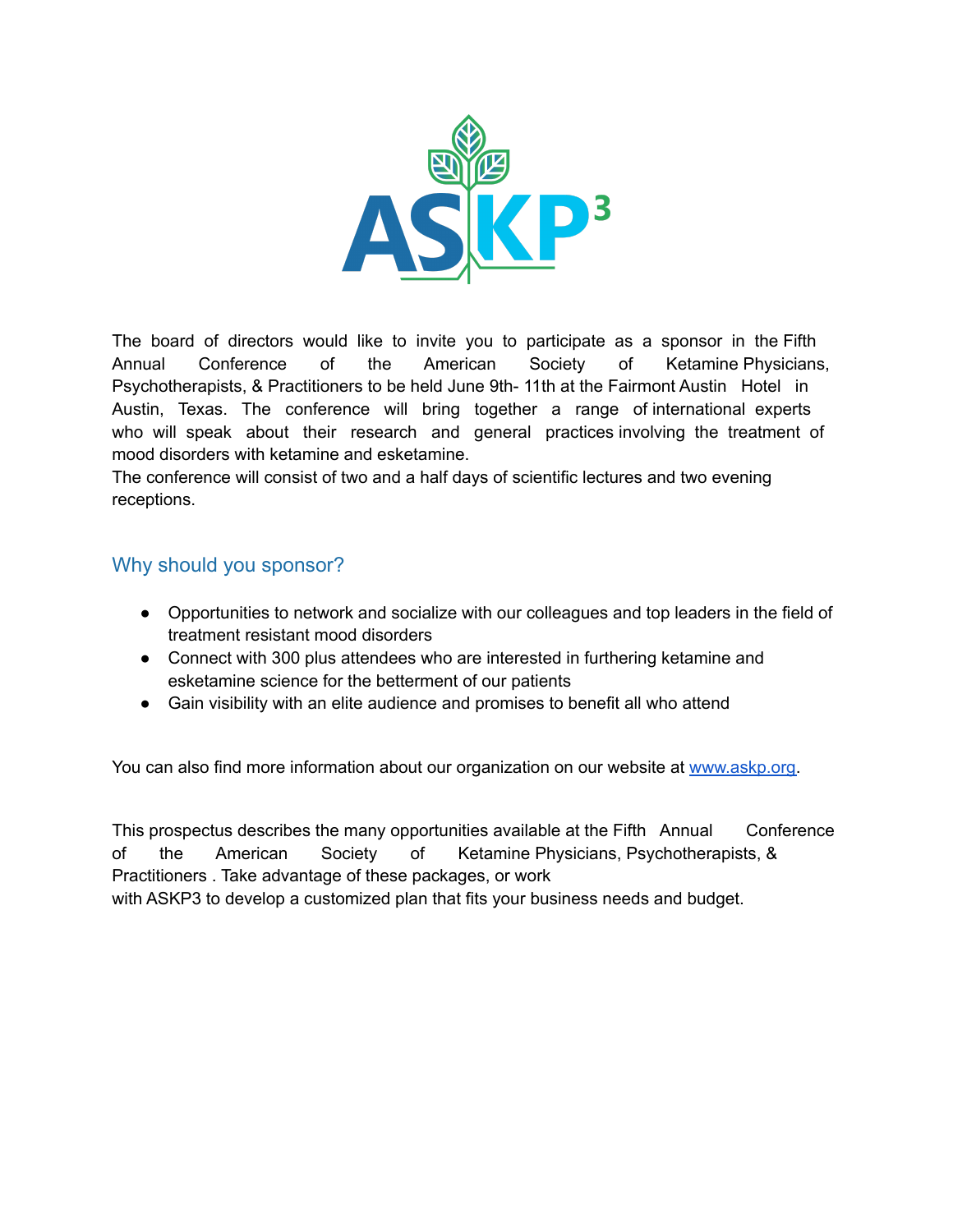# Sponsorship Packages

## **Platinum Level\*** - \$15,000 (one available)

This exclusive, marquee sponsorship includes an event activation station, recognition in three posts from official ASKP3 Social Media feeds (LinkedIn, Instagram and Facebook) and distribution of one (1) custom marketing email on your company's behalf to registrants, with content of your choice (subject to approval). This sponsorship also includes a 12' tabletop exhibit in a prime location, four (4) entries to the conference, full page ad in the digital conference program and premiere branding recognition on our event website and throughout the event.

ASKP3 will cover the cost of the activation up to \$5,000. Activation ideas include themed interactive activities (food station, swag, art installation, photo booth, etc), gift giveaways or contests, and other ideas to really bring your brand to life.

#### **Gold Level\*** - \$7,000 (limited availability)

Sponsor a conference meal (breakfast or lunch). This sponsorship also includes a 6' tabletop exhibit in a preferred location, two (2) entries to the conference,  $\frac{1}{4}$  page ad in the digital conference program, and superior branding recognition on our event website and throughout the event.

#### **Silver Level** - \$3,250

This sponsorship includes a standard 6' tabletop exhibit, one (1) entry to the conference, and branding recognition on our event website and throughout the event.

#### **Bronze Level** - \$650

This sponsorship includes branding recognition on our event website and throughout the event.

#### **\*Add-on Opportunities**

*Available to sponsors at the Gold or Platinum Level only.*

#### EVENING RECEPTION SPONSOR - \$15,000

This sponsorship grants your company exclusive rights to sponsor an evening reception Friday. Also includes design and service of a specialty cocktail to match your company's brand, distribution of one (1) custom marketing email on your company's behalf to registrants, additional  $\frac{1}{2}$  page ad space in the digital conference program, a push notification to attendees during the event, and three (3) additional entries to the conference.

#### CONTINUOUS COFFEE SPONSOR - \$10,000

This sponsor will allow attendees to have access to coffee continuously throughout the event rather than at designated breaks only. Includes stand alone signage and branded napkins at coffee stations, distribution of two (2) push notifications to attendees during the event, an additional ¼ page ad space in the digital conference program, and two (2) additional entries to the conference.